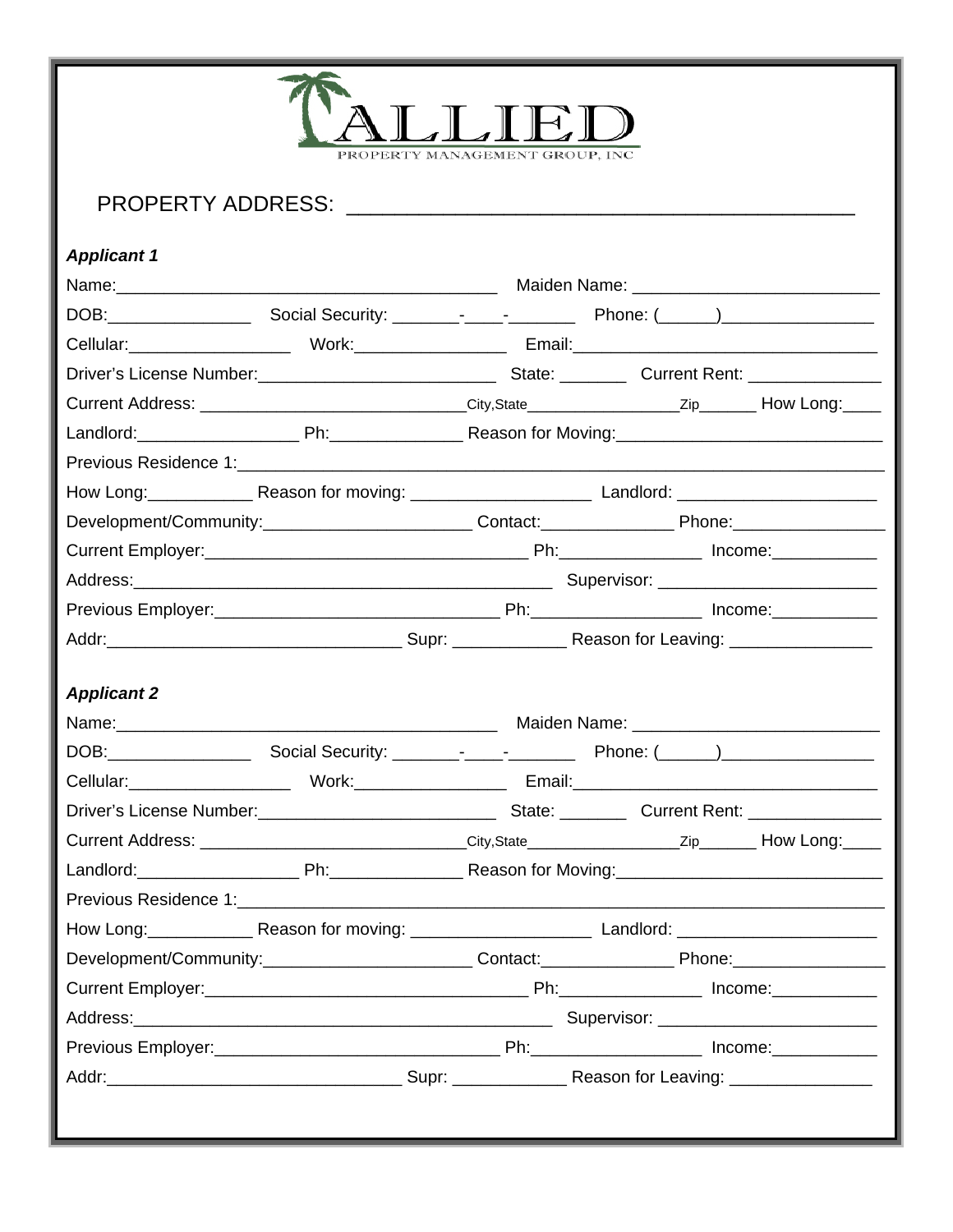|                                                       |                                                                                                                       | OTHER OCCUPANTS THAT WILL RESIDE WITH YOU                                                                                                                                                                                      |                                                                                                                                                                                                                                |                                                                                                                                                      |  |
|-------------------------------------------------------|-----------------------------------------------------------------------------------------------------------------------|--------------------------------------------------------------------------------------------------------------------------------------------------------------------------------------------------------------------------------|--------------------------------------------------------------------------------------------------------------------------------------------------------------------------------------------------------------------------------|------------------------------------------------------------------------------------------------------------------------------------------------------|--|
| Name                                                  |                                                                                                                       | <b>DOB</b>                                                                                                                                                                                                                     | Relationship                                                                                                                                                                                                                   |                                                                                                                                                      |  |
|                                                       | <u> 1989 - Johann Harry Harry Harry Harry Harry Harry Harry Harry Harry Harry Harry Harry Harry Harry Harry Harry</u> |                                                                                                                                                                                                                                |                                                                                                                                                                                                                                |                                                                                                                                                      |  |
|                                                       |                                                                                                                       |                                                                                                                                                                                                                                | <u> 1980 - Jan Alexander Harry Harry Harry Harry Harry Harry Harry Harry Harry Harry Harry Harry Harry Harry Harry</u>                                                                                                         |                                                                                                                                                      |  |
| <b>Pets</b>                                           |                                                                                                                       |                                                                                                                                                                                                                                |                                                                                                                                                                                                                                |                                                                                                                                                      |  |
|                                                       |                                                                                                                       | Type: _______________Breed: _________________Weight: ____________________________                                                                                                                                              |                                                                                                                                                                                                                                |                                                                                                                                                      |  |
|                                                       |                                                                                                                       | Type: ______________Breed: ________________Weight: ______________________________                                                                                                                                              |                                                                                                                                                                                                                                |                                                                                                                                                      |  |
| <b>Vehicles to be Parked at Residence</b>             |                                                                                                                       |                                                                                                                                                                                                                                |                                                                                                                                                                                                                                |                                                                                                                                                      |  |
| Vehicle #1: Make: ________________                    |                                                                                                                       |                                                                                                                                                                                                                                |                                                                                                                                                                                                                                |                                                                                                                                                      |  |
|                                                       |                                                                                                                       | Vehicle #2: Make: ________________ Model: ________________ Tag#: _______________                                                                                                                                               |                                                                                                                                                                                                                                |                                                                                                                                                      |  |
| <b>References (Not Related)</b>                       |                                                                                                                       |                                                                                                                                                                                                                                |                                                                                                                                                                                                                                |                                                                                                                                                      |  |
|                                                       |                                                                                                                       | Name: 1990 Mame: 2008 Manual Music Communication of Address: 2008 Manual Music Communication of Music Communication of Music Communication of Music Communication of Music Communication of Music Communication of Music Commu |                                                                                                                                                                                                                                |                                                                                                                                                      |  |
|                                                       |                                                                                                                       |                                                                                                                                                                                                                                |                                                                                                                                                                                                                                |                                                                                                                                                      |  |
|                                                       |                                                                                                                       |                                                                                                                                                                                                                                | Name: 1990 Mame: 2000 Manual Music Communication of Address: 2001 Manual Music Communication of Music Communication of Music Communication of Music Communication of Music Communication of Music Communication of Music Commu |                                                                                                                                                      |  |
|                                                       |                                                                                                                       |                                                                                                                                                                                                                                |                                                                                                                                                                                                                                |                                                                                                                                                      |  |
|                                                       |                                                                                                                       | Has any applicant ever been: $\Box$ Evicted $\Box$ Lost part/all security deposit $\Box$ Had lease terminated                                                                                                                  |                                                                                                                                                                                                                                |                                                                                                                                                      |  |
|                                                       |                                                                                                                       |                                                                                                                                                                                                                                |                                                                                                                                                                                                                                |                                                                                                                                                      |  |
| <b>Emergency Contact</b>                              |                                                                                                                       |                                                                                                                                                                                                                                |                                                                                                                                                                                                                                |                                                                                                                                                      |  |
|                                                       |                                                                                                                       |                                                                                                                                                                                                                                |                                                                                                                                                                                                                                |                                                                                                                                                      |  |
| Relationship:                                         |                                                                                                                       | Phone:                                                                                                                                                                                                                         |                                                                                                                                                                                                                                |                                                                                                                                                      |  |
|                                                       |                                                                                                                       | I (we) agree to abide by the Declaration of Covenants, Conditions and Restrictions and Amendments thereto, of the governing Association.                                                                                       |                                                                                                                                                                                                                                |                                                                                                                                                      |  |
|                                                       |                                                                                                                       | I (we) fully authorize an investigation, if necessary, of all answers and references given. Accordingly, I specifically authorize Allied Property                                                                              |                                                                                                                                                                                                                                | Management Group, Inc., its principals, managers or agents to make such investigation and agree that the information contained in this application   |  |
|                                                       |                                                                                                                       |                                                                                                                                                                                                                                |                                                                                                                                                                                                                                | may be used in such investigation and Allied Property Management Group, Inc., its principals, manager or agents shall be held harmless from any      |  |
|                                                       |                                                                                                                       | action or claim by me in connection with the use of the information contained herein or any investigation conducted by the Allied Property                                                                                     |                                                                                                                                                                                                                                |                                                                                                                                                      |  |
| Management, Inc., its principals, managers or agents. |                                                                                                                       | I (we) understand that should the landlord enter into a lease with me (us), and I have provided false information on this application, I (we) will be                                                                          |                                                                                                                                                                                                                                |                                                                                                                                                      |  |
|                                                       |                                                                                                                       |                                                                                                                                                                                                                                |                                                                                                                                                                                                                                | subject to having my (our) lease terminated at the landlord's option, and have my (our) full security deposit forfeited as compensation for damages. |  |
|                                                       |                                                                                                                       |                                                                                                                                                                                                                                |                                                                                                                                                                                                                                | Notice: Unless agreed otherwise in writing, the Property remains on the market until a lease is signed and                                           |  |
|                                                       |                                                                                                                       | Landlord may continue to show the Property to other prospective tenants and accept another offer.                                                                                                                              |                                                                                                                                                                                                                                |                                                                                                                                                      |  |
|                                                       |                                                                                                                       |                                                                                                                                                                                                                                |                                                                                                                                                                                                                                |                                                                                                                                                      |  |
|                                                       |                                                                                                                       |                                                                                                                                                                                                                                |                                                                                                                                                                                                                                |                                                                                                                                                      |  |
| Signature of Applicant                                |                                                                                                                       | Signature of Applicant                                                                                                                                                                                                         |                                                                                                                                                                                                                                |                                                                                                                                                      |  |